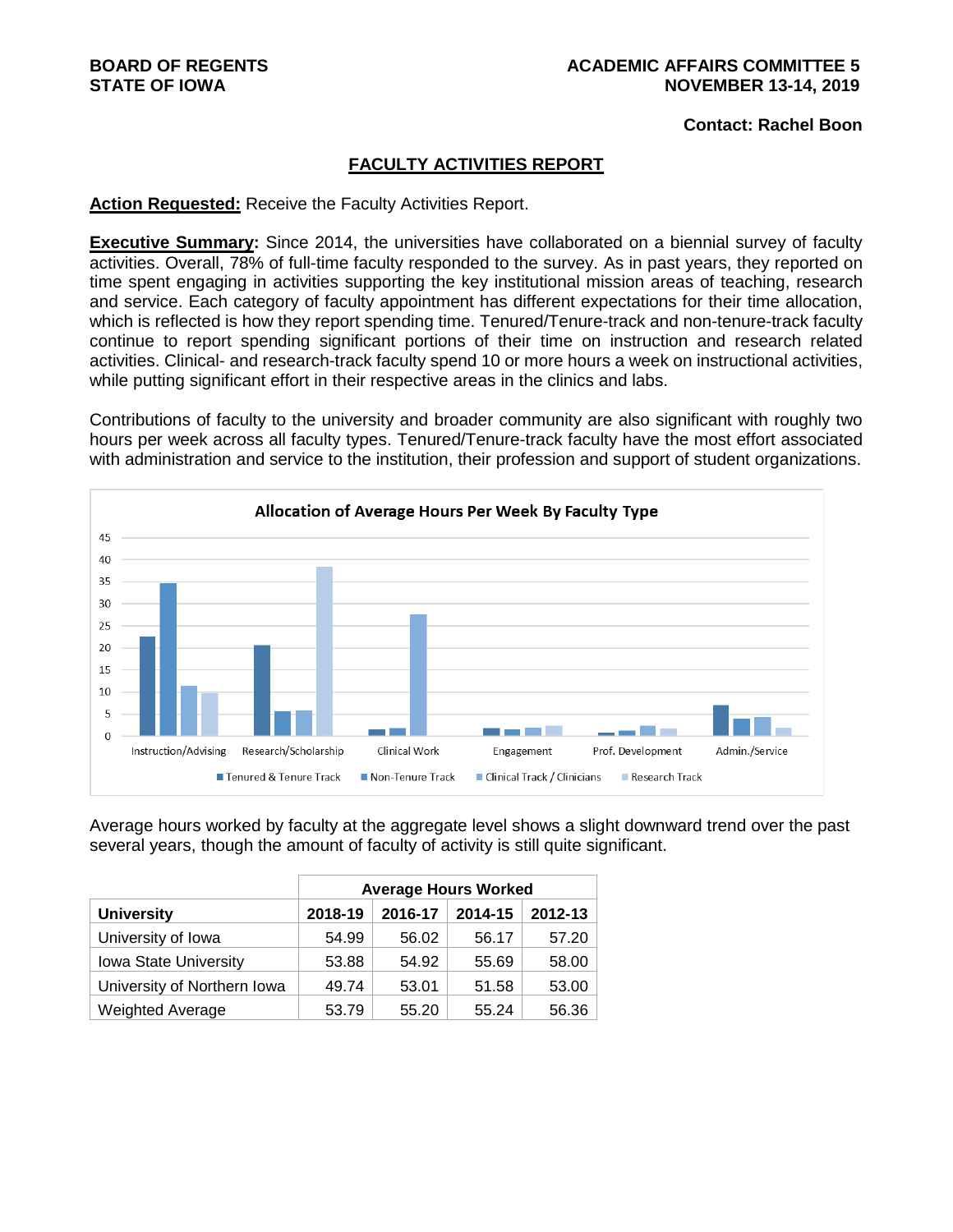# **Biennial Faculty Activities Report**

November 2019







# **Table of Contents**

|    |    | 1. How are faculty responsibilities defined and how do expectations differ across the Regent universities?  2   |  |
|----|----|-----------------------------------------------------------------------------------------------------------------|--|
|    |    | 2. What are faculty responsibilities and what do those activities contribute to students, the universities, the |  |
|    |    |                                                                                                                 |  |
|    |    |                                                                                                                 |  |
|    |    |                                                                                                                 |  |
| 4. |    |                                                                                                                 |  |
| 5. |    |                                                                                                                 |  |
|    | a. |                                                                                                                 |  |
|    | b. |                                                                                                                 |  |
|    | c. |                                                                                                                 |  |
|    |    |                                                                                                                 |  |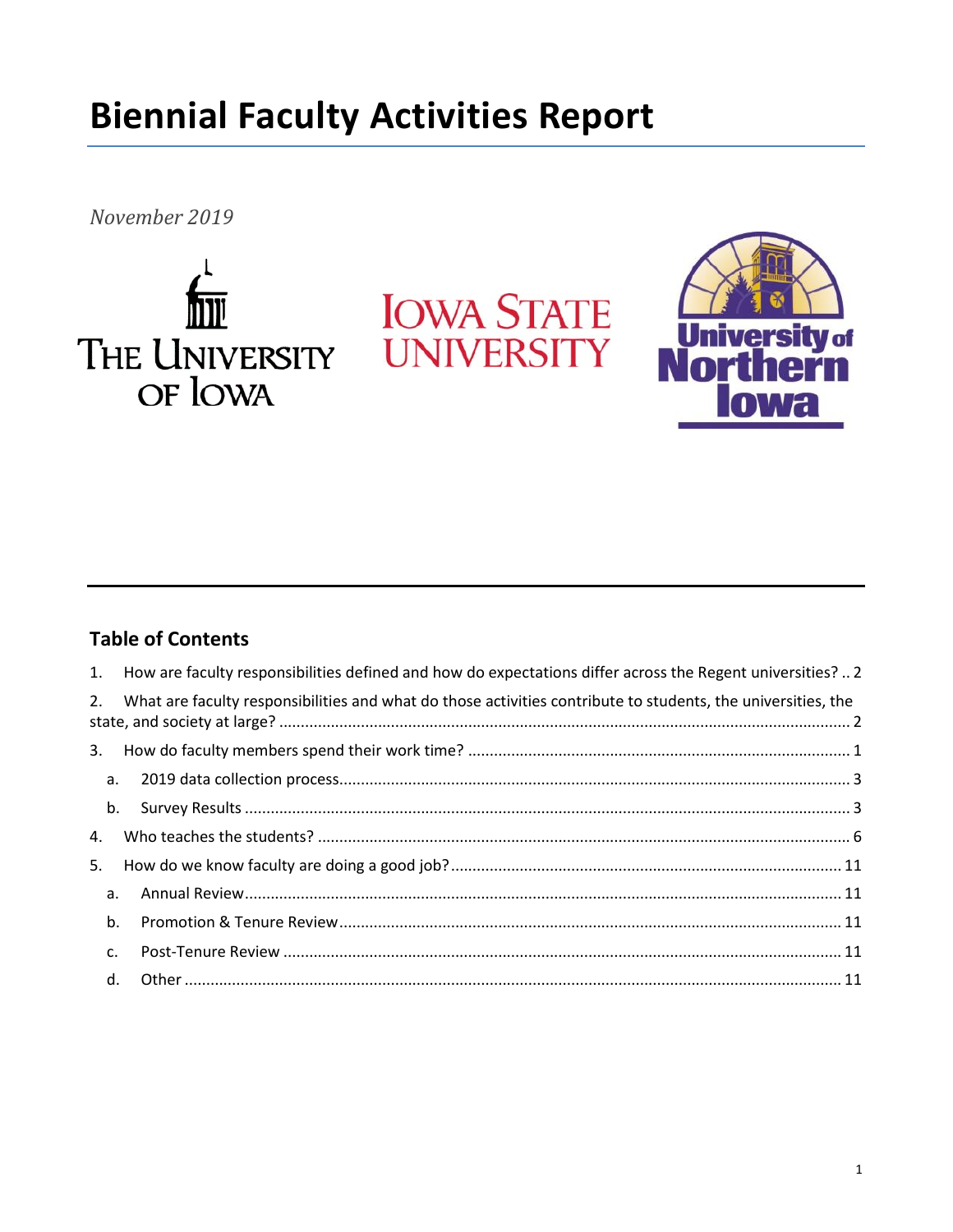#### **BIENNIAL FACULTY ACTIVITIES REPORT**

#### <span id="page-2-0"></span>**1. How are faculty responsibilities defined and how do expectations differ across the Regent universities?**

Faculty activities both define the nature of our universities and play the most central role in fulfilling their missions focused on teaching, research and service. While the three Regent universities pursue the same overarching tripartite mission, the Board charges them to "seek different areas of specialty and emphasis" so that each provides a unique educational and engagement opportunity within the state. As a result, faculty activities among the three institutions vary in specialty emphasis and distribution of time, yet they are consistent in the nature of the work and the goal of excellence for the people of Iowa.

All three universities offer excellent undergraduate education in the arts and sciences as well as a range of highquality graduate and professional programs. The University of Iowa (SUI) also conducts a large health care enterprise, professional education in law, and a full array of liberal arts graduate specialties, including its worldrenowned creative writing programs. Iowa State University (ISU)'s mission as a land grant university includes a special commitment to extension and outreach, and strong programs in agriculture, veterinary medicine, engineering and the biosciences. The University of Northern Iowa (UNI) provides unique opportunities both inside and outside the classroom for a high level of engaged learning in all undergraduate and graduate programs, including those that that prepare teachers and educational leaders for service in Iowa and beyond.

#### <span id="page-2-1"></span>**2. What are faculty responsibilities and what do those activities contribute to students, the universities, the state, and society at large?**

Public universities in America were founded as a public investment to provide affordable, accessible education to each state's citizens and others from outside the state who seek it. Additionally, universities are charged with conducting research and scholarship that extend the boundaries of knowledge and improve the lives of the public; and they must provide service to society that assists and benefits people and communities. This can take the form of creative endeavors, innovative community solutions or economic development. Faculty members must also provide service to the administration of the universities themselves and to the professions of which they are a part.

The teaching, research, and service missions are blurred with the recognition that these are not always discrete activities but rather interrelated components of the academic mission of a public university. Even so, we continue to report faculty activity data in discrete categories, recognizing that all activities are part of the greater whole of "learning, discovery, and engagement" in service to students and society. Today's faculty activities often reflect this interlinked concept of the university mission with research that informs their teaching, and may provide service to a local, regional, national or international community.

Through these activities, the faculty at the Regent institutions serve society by providing the best higher learning experiences for students, by conducting leading-edge discovery work, and by engaging with the public in service to the state's citizens and the public as a whole.

#### <span id="page-2-2"></span>**3. How do faculty members spend their work time?**

It is important to note that there is no "typical" faculty workload. Responsibilities will differ according to discipline, departmental needs and individual strengths. The data also demonstrate that each category of activity is multifaceted and that the activity will be distributed somewhat differently depending on the institution and the individual. "Student instruction," for example, involves many activities other than classroom teaching: preparation, grading and evaluation; working with students outside the classroom (independent studies, specialized arts training, thesis work, internships, etc.); mentoring student research; developing and updating courses; and so on. Teaching may take the form of online or clinical teaching. Many faculty also conduct student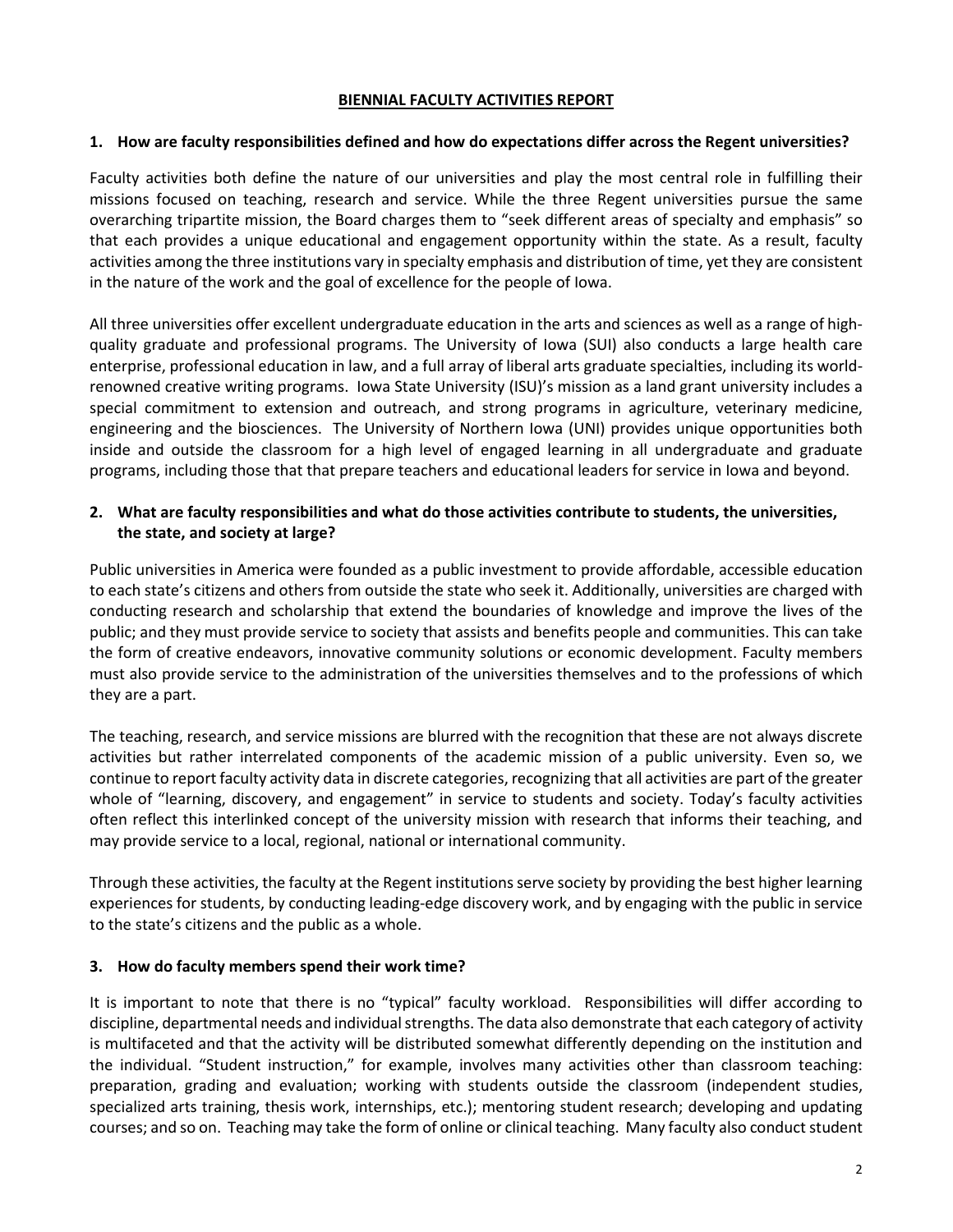advising activities. Scholarship, research, and creative work may encompass sponsored (grant-supported) and/or non-sponsored work, attending conferences and other scholarly meetings, writing and preparing grants, etc. A number of faculty engage in clinical activities, which includes both delivering clinical services and carrying out administrative tasks related to that work. Faculty members at the three Regent universities engage in a diverse array of community engagement, outreach, and (at ISU) extension activities, such as delivering educational programming throughout Iowa and beyond, providing technical assistance and consulting, and partnering with public and private organizations to advance community goals while enhancing teaching and research. Service activities can include institutional administration (committee work, chairing a department, etc.) or service to the profession at large, such as serving on a journal editorial board, serving as a grant reviewer, serving a leadership role in a professional organization, and so forth.

The survey used to gather information on faculty activities and time allocation was last revised by an interinstitutional team in 2012-2013. It is administered in odd-numbered years.

#### <span id="page-3-0"></span>**a. 2019 data collection process**

The universities administered the survey over eight weeks in spring 2019. Surveys were e-mailed to all full-time faculty members, with one-eighth randomly selected to receive the survey in each of eight weeks over the semester. No surveys were sent the week of spring break or the week prior. Administrators at the rank of dean or above and faculty members on long-term disability, on professional development assignments or leave, or in phased retirement were not surveyed.

The three institutions worked together to develop and administer communications to faculty members as outlined in Table 1.

|                         |            |            |            | <b>Description</b>                                                                                                                               | <b>Communication From</b>                                    |
|-------------------------|------------|------------|------------|--------------------------------------------------------------------------------------------------------------------------------------------------|--------------------------------------------------------------|
| Jan. 16<br>(all groups) | <b>SUI</b> | <b>ISU</b> | UNI        | E-mail to all eligible faculty members, to alert them that<br>the survey will be conducted during spring semester                                | <b>Faculty Senate President</b>                              |
| $Day -5$                | <b>SUI</b> |            |            | E-mail (with survey link) to week's sampled faculty<br>members telling them their week starts the following<br>Monday                            | <b>Faculty Senate President and</b><br>Provosts              |
| Day $-3$                |            | <b>ISU</b> | UNI        | Hard copy letter (from provosts and Faculty Senate<br>presidents) and survey worksheet with FAQs sent through<br>campus mail, to arrive on Day 1 | <b>Faculty Senate Presidents and</b><br>Provosts             |
| Day $-1$                | <b>SUI</b> |            |            | E-mail (with survey link) to week's sampled faculty<br>members reminding them their week starts the next day                                     | <b>Faculty Senate President</b>                              |
| Day 1                   |            | <b>ISU</b> | UNI        | E-mail (with survey link) to week's sampled faculty<br>members telling them their week starts that day                                           | <b>Faculty Senate President and</b><br>Provosts              |
| Day 8                   | <b>SUI</b> |            |            | E-mail reminder (with survey link) to non-responders<br>asking them to complete the survey                                                       | Faculty Senate President (SUI),<br>Project Manager (ISU/UNI) |
| Day 10                  |            | <b>ISU</b> | UNI        | E-mail reminder (with survey link) to non-responders<br>asking them to complete the survey                                                       | Faculty Senate President (SUI),<br>Project Manager (ISU/UNI) |
| Day 16                  | SUI        | <b>ISU</b> | <b>UNI</b> | E-mail reminder (with survey link) to non-responders<br>asking them to complete the survey                                                       | AP Faculty (SUI), Project<br>Manager (ISU/UNI)               |
| Day $24 + or -$         | <b>SUI</b> |            | <b>UNI</b> | E-mail reminder (with survey link) to non-responders<br>asking them to complete the survey                                                       | AP Faculty (SUI), Project staff<br>(UNI)                     |
| Day $24 + or -$         |            | <b>ISU</b> |            | Phone call (ISU) to non-respondents reminding them to<br>complete their survey                                                                   | Project staff                                                |

#### **Table 1. Faculty Activity Study Communication Timeline**

Summary information about the data collected is presented below in Table 2.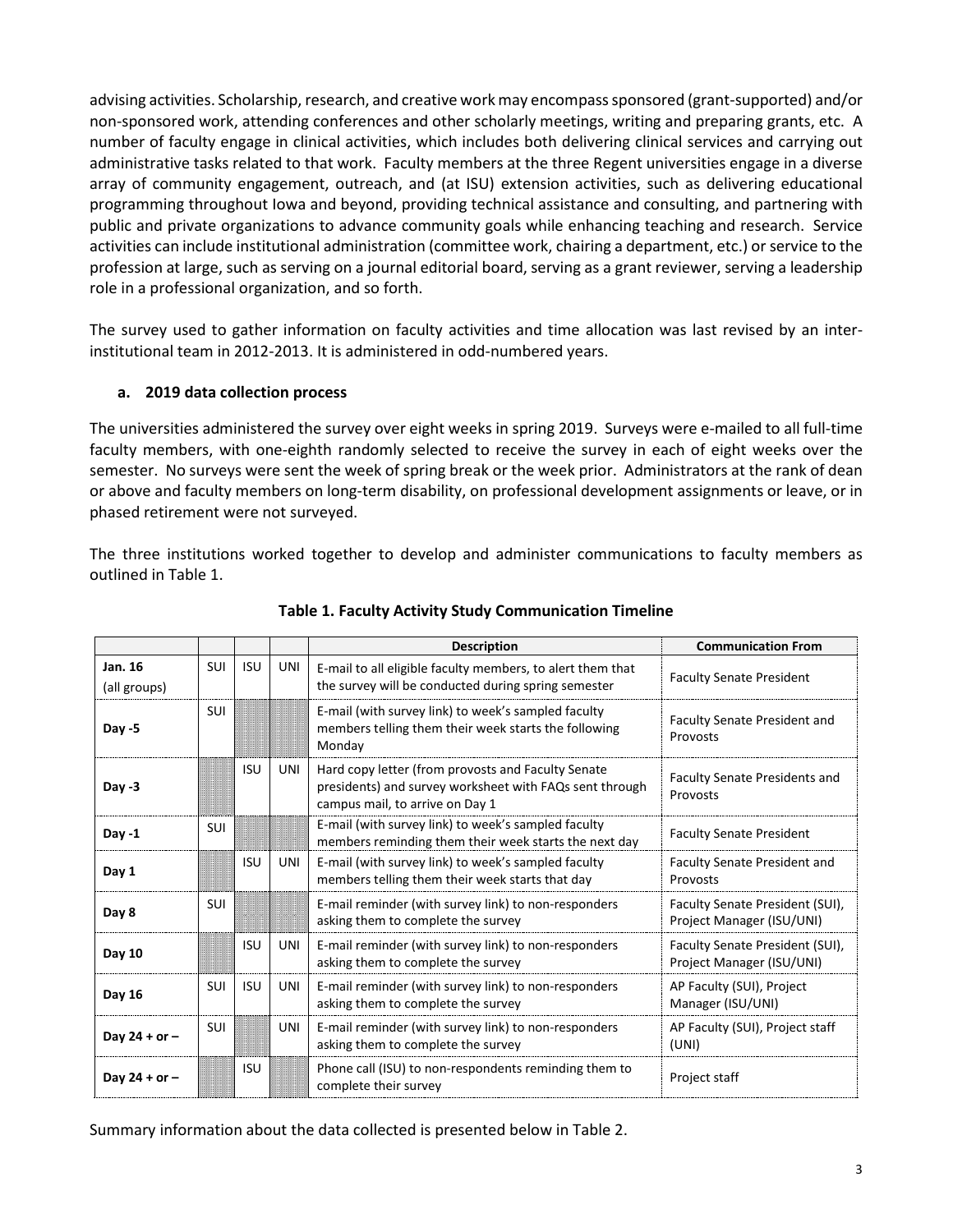Because the purpose of the survey was to determine faculty activity during a full workweek, respondents who reported being ill or taking vacation during the week were removed from the analysis. Also removed were a small number of faculty members who made errors when filling out the survey, or started the survey and did not complete it. With these respondents removed, the analysis that follows is based on survey results from 1,465 SUI faculty members, 1,137 ISU faculty members, and 460 UNI faculty members.

|                                                                                            | <b>SUI</b> | <b>ISU</b> | <b>UNI</b> |
|--------------------------------------------------------------------------------------------|------------|------------|------------|
| Surveys sent                                                                               | 2,339      | 1,552      | 549        |
| Surveys returned                                                                           | 1,683      | 1,272      | 485        |
| Response rate                                                                              | 72%        | 82%        | 88%        |
| Responses removed because respondent was ill or on vacation<br>for all or part of the week | 190        | 128        | 10         |
| Responses removed because incomplete or because of<br>irregularities in the data           | 28         |            | 15         |
| Total respondents included in the analyses                                                 | 1,465      | 1,137      | 460        |

#### **Table 2. Data Collection Summary**

Response rates varied from 72% at SUI, to 82% at ISU, to 88% at UNI. These rates are well above industry norms for e-mail surveys and give confidence that the results of the time study are valid.

# <span id="page-4-0"></span>**b. Survey Results**

Survey responses are summarized in Table 3. The first column of the table lists the different types of activities included in the survey. The remaining columns display the average number of hours per week, by faculty classification, spent on each of the various activities at each institution. For example, the first cell in the upper left-hand corner of the table in the SUI column under "Tenured & Tenure Track" shows 9.24, meaning that tenured and tenure-track faculty members at SUI report spending an average of approximately nine hours per week on classroom teaching, preparation, and grading/evaluation.

Overall, the survey results clearly illustrate the breadth and variety of faculty activities; they highlight some of the differences in emphasis among the three Regent universities; and, most importantly, they demonstrate that faculty members are actively engaged, on a daily basis, in advancing "learning, discovery and engagement" at Iowa's public universities.

# **i. Student Instruction**

The first section of Table 3 (Student Instruction) shows the average number of hours the different types of faculty members report spending, per week, on instruction-related activities. Tenured and tenure track faculty members report spending approximately 20 to 29 hours per week on these activities (20.3 hours at SUI, 22.1 hours at ISU, and 29.4 hours at UNI). Traditional classroom teaching, preparation, and grading represent only about half of the time that these faculty members dedicate to teaching-related activities. At all three institutions, tenured and tenure track faculty members spend on average one to three hours a week on each of these additional student instruction activities: guiding student internships and independent studies, mentoring student research, assisting students outside of the classroom, advising students on academic and career planning, and preparing new courses. Engaging in experiential and work-based learning and other facultystudent interaction outside the classroom are critical components of the learning experience for undergraduate and graduate students.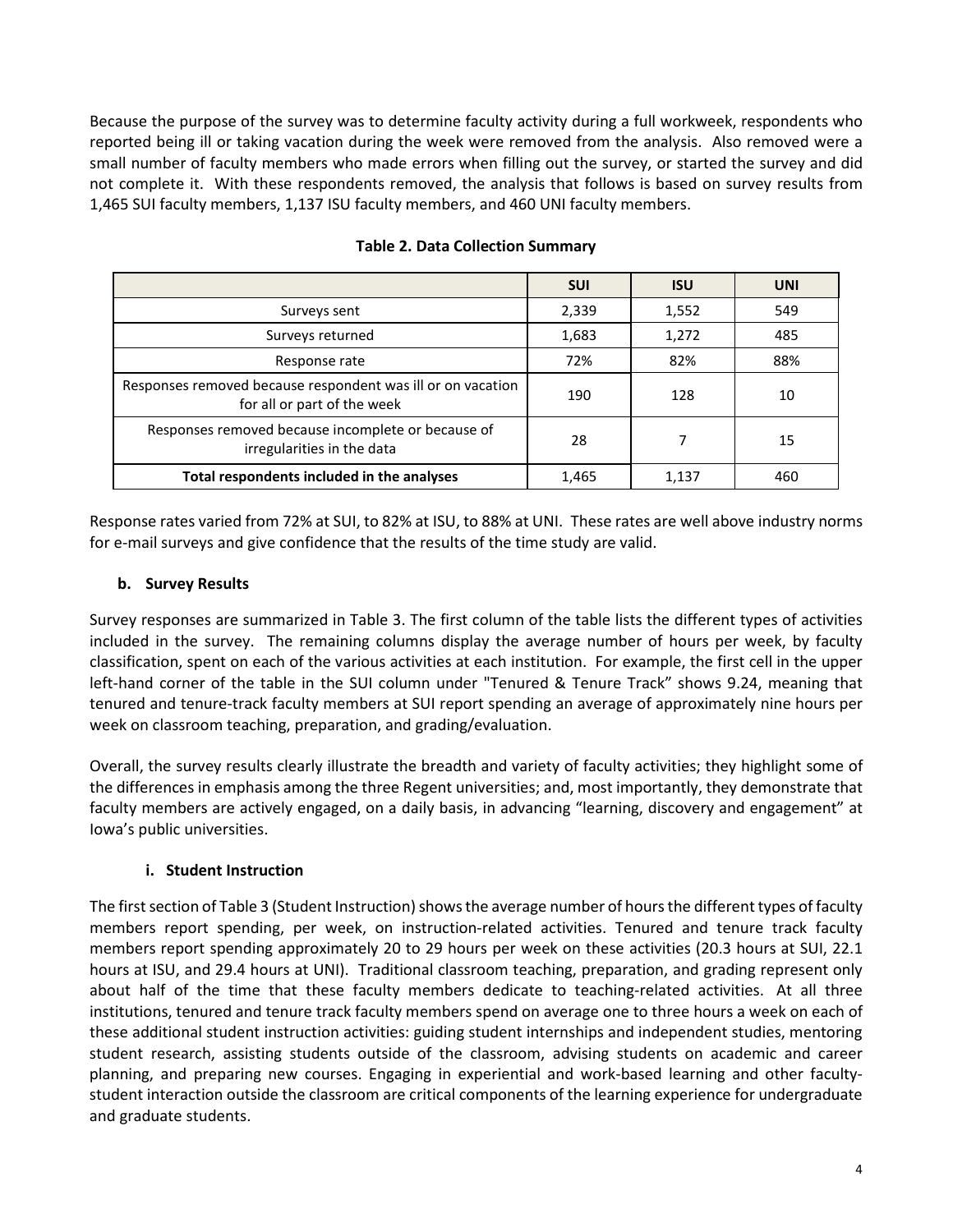Non-tenure track faculty members at all three institutions spend substantially more time on instruction (31 to 37 hours per week), in alignment with the employment expectations of full-time lecturers who do not have significant research or service responsibilities.

Clinical faculty members at SUI and at ISU devote between 11 and 20 hours per week to student instruction, while research track faculty members at SUI spend almost 10 hours on these activities. It should be noted that for clinical faculty, it can be especially difficult to isolate "clinical work" and "student instruction," since a great deal of the teaching these faculty members do occurs in a work-based setting while delivering clinical services.

# **ii. Scholarship/research/creative work**

The second section on Table 3 (Scholarship/Research/Creative Work) reports the average hours faculty members report spending per week on scholarship, research, and creative work. Tenured and tenure track faculty members at SUI and ISU, where expectations in these areas are high, report spending 22 to 24 hours per week on these activities. At UNI, where more emphasis is placed on instruction, tenured and tenure track faculty still report spending an average of almost 12 hours each week on scholarship, research, and creative work.

Non-tenure track faculty members generally report spending less time on scholarship, research, and creative work (6.6 hours at SUI, 5.7 at ISU, and 3.1 at UNI). While these faculty members may have research interests that occupy some of their time, their primary responsibility is usually instruction.

Clinical track faculty members at SUI and ISU report spending 5.8 hours and 3.6 hours per week, respectively, on scholarship, research, and creative work.

Finally, research track faculty members at SUI report spending the overwhelming majority of their time (38.6 hours) per week on these activities, in alignment with the expectations of their employment.

# **iii. Clinical work**

The clinical work section of Table 3 demonstrates that clinical track faculty (SUI and ISU) are the most heavily engaged in work which includes delivering clinical services alongside residents, interns, and students on rotation, and working on administrative tasks related to those services. This section shows that these faculty members report spending on average 28.0 hours and 21.2 hours per week, respectively, on clinical activities.

# **iv. Community engagement, outreach, and extension**

The section on Community Engagement shows that the different types of faculty members spend between 1.3 and 2.4 hours per week on these activities. ISU faculty members, many of whom have a formal Extension appointment, tend to spend more time on these activities. ISU faculty with Extension appointments carry out their extension activities as part of their teaching and research responsibilities.

For this survey, faculty members were instructed not to double-count their activities. Much of the teaching and research in which faculty members are engaged benefits the public and could easily be counted in the engagement category if it were not already counted elsewhere. Clinical service is also one of the universities' most visible and important forms of public engagement, as is student instruction through various credit and noncredit forms of distance learning.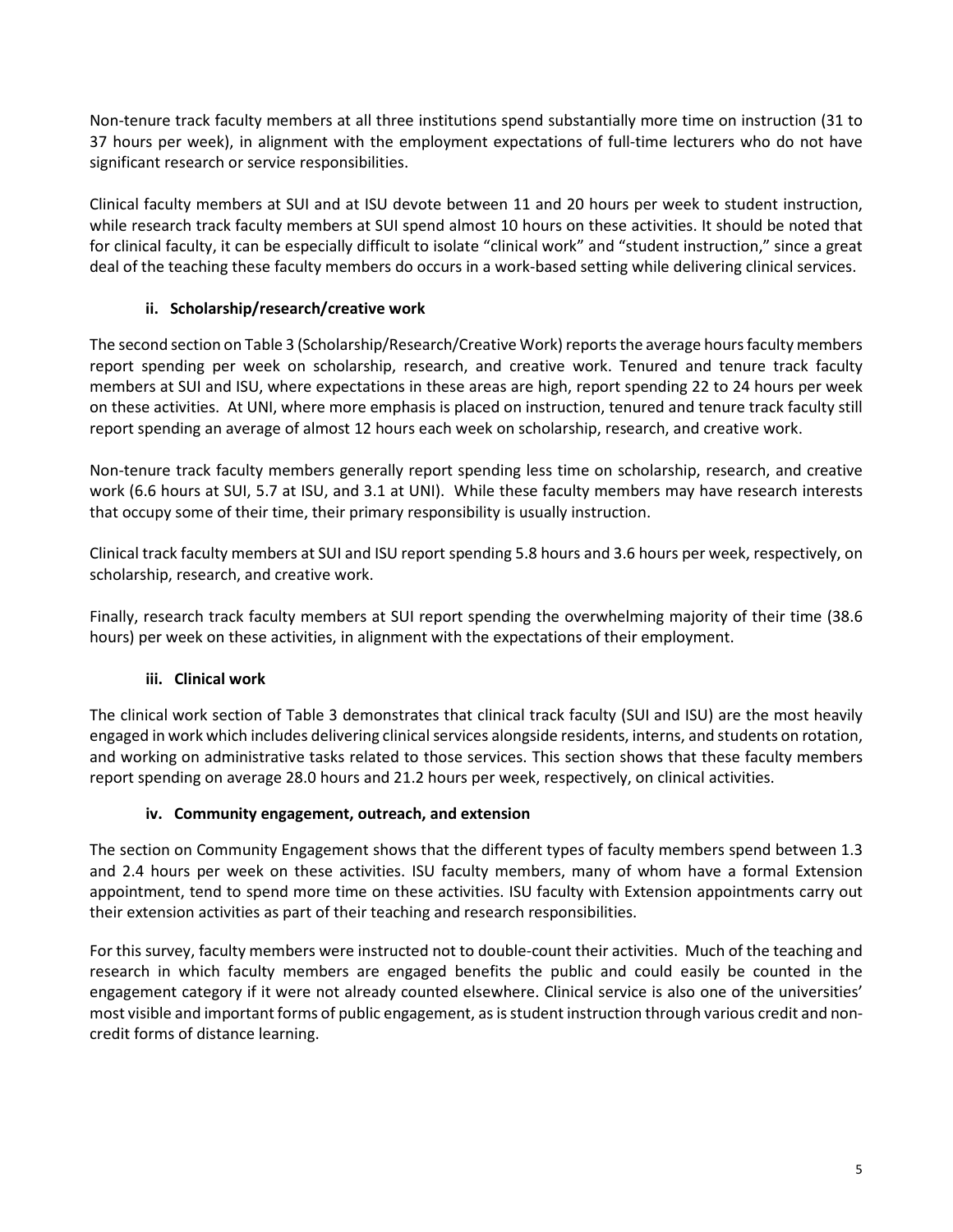|                                                                                                                      | Clinical Track/<br>Research<br><b>Tenured &amp; Tenure Track</b><br><b>Non-Tenure Track</b><br><b>Clinicians</b><br><b>Track</b> |       | <b>DEOs/Chairs</b> |       |                |       |       |            |       |       |            |       |
|----------------------------------------------------------------------------------------------------------------------|----------------------------------------------------------------------------------------------------------------------------------|-------|--------------------|-------|----------------|-------|-------|------------|-------|-------|------------|-------|
|                                                                                                                      | SUI                                                                                                                              | ISU   | UNI                | SUI   | <b>ISU</b>     | UNI   | SUI   | <b>ISU</b> | SUI   | SUI   | <b>ISU</b> | UNI   |
| <b>Student Instruction</b>                                                                                           |                                                                                                                                  |       |                    |       |                |       |       |            |       |       |            |       |
| Classroom teaching, preparation, grading/evaluation                                                                  | 9.24                                                                                                                             | 10.80 | 17.49              | 20.39 | 21.00          | 18.18 | 2.24  | 4.86       | 1.83  | 4.60  | 4.19       | 9.37  |
| Online teaching, preparation, grading/evaluation                                                                     | 0.66                                                                                                                             | 0.95  | 1.60               | 2.32  | 2.29           | 1.51  | 0.43  | 3.00       | 0.35  | 0.14  | 0.12       | 1.06  |
| Clinical teaching, preparation, grading/evaluation                                                                   | 0.46                                                                                                                             | 0.19  | 0.84               | 0.76  | 0.21           | 1.32  | 5.03  | 4.75       | 0.00  | 0.34  | 0.17       | 0.29  |
| Non-classroom teaching and instruction (independent studies,                                                         | 1.89                                                                                                                             | 1.39  | 1.61               | 1.07  | 1.47           | 1.20  | 0.35  | 0.28       | 1.65  | 1.89  | 0.90       | 1.21  |
| thesis work, internships, student productions)                                                                       |                                                                                                                                  |       |                    |       |                |       |       |            |       |       |            |       |
| Mentoring student research                                                                                           | 2.75                                                                                                                             | 3.22  | 1.05               | 0.48  | 0.76           | 0.08  | 0.43  | 0.11       | 3.19  | 2.52  | 1.75       | 0.59  |
| Communicating with students outside the classroom (in person,                                                        | 2.22                                                                                                                             | 2.19  | 3.30               | 4.48  | 4.86           | 4.44  | 0.99  | 1.64       | 1.61  | 1.51  | 1.10       | 1.58  |
| by telephone, by email, etc.)                                                                                        |                                                                                                                                  |       |                    |       |                |       |       |            |       |       |            |       |
| Developing new courses, updating existing courses                                                                    | 1.23                                                                                                                             | 1.53  | 1.69               | 2.50  | 3.72           | 2.06  | 0.67  | 3.88       | 0.10  | 0.66  | 0.79       | 0.88  |
| Student advising: helping students-in person, via email,                                                             |                                                                                                                                  |       |                    |       |                |       |       |            |       |       |            |       |
| etc.-with academic and career questions, writing letters of                                                          | 1.87                                                                                                                             | 1.86  | 1.86               | 2.48  | 2.52           | 1.90  | 0.86  | 1.14       | 0.91  | 1.51  | 1.45       | 2.88  |
| recommendation, participating in student orientations and                                                            |                                                                                                                                  |       |                    |       |                |       |       |            |       |       |            |       |
| training events, etc.                                                                                                | 20.32                                                                                                                            | 22.14 | 29.44              | 34.47 | 36.85          | 30.69 | 11.00 | 19.66      | 9.64  |       | 10.46      | 17.86 |
| <b>Student Instruction: Total Average Hours</b><br>Scholarship/Research/Creative Work                                |                                                                                                                                  |       |                    |       |                |       |       |            |       | 13.16 |            |       |
| Sponsored (grant-supported) scholarship/research/creative                                                            |                                                                                                                                  |       |                    |       |                |       |       |            |       |       |            |       |
| work                                                                                                                 | 7.52                                                                                                                             | 7.09  | 1.79               | 1.72  | 1.27           | 0.06  | 1.18  | 0.19       | 23.31 | 6.01  | 3.69       | 0.00  |
| Non-sponsored (non-grant supported)                                                                                  |                                                                                                                                  |       |                    |       |                |       |       |            |       |       |            |       |
| scholarship/research/creative work                                                                                   | 8.27                                                                                                                             | 7.63  | 5.86               | 1.90  | 1.96           | 2.24  | 2.05  | 0.75       | 2.73  | 5.08  | 3.18       | 2.66  |
| Attending conferences, seminars, workshops, etc., related to                                                         |                                                                                                                                  |       |                    |       |                |       |       |            |       |       |            |       |
| your scholarship/research/creative work                                                                              | 2.20                                                                                                                             | 1.51  | 1.15               | 1.04  | 0.64           | 0.16  | 1.06  | 2.25       | 4.38  | 1.64  | 1.04       | 0.00  |
| Writing/preparing grants                                                                                             | 3.20                                                                                                                             | 2.97  | 0.48               | 0.47  | 0.78           | 0.04  | 0.63  | 0.13       | 5.00  | 1.60  | 2.10       | 0.00  |
| Keeping up to date with disciplinary research and activities                                                         | 2.40                                                                                                                             | 2.41  | 2.39               | 1.44  | 1.07           | 0.61  | 0.90  | 0.25       | 3.12  | 1.19  | 1.32       | 1.28  |
| Scholarship/Research/Creative Work: Total Average Hours                                                              | 23.58                                                                                                                            | 21.61 | 11.67              | 6.57  | 5.72           | 3.11  | 5.81  | 3.56       | 38.55 | 15.52 | 11.33      | 3.94  |
| Clinical Work                                                                                                        |                                                                                                                                  |       |                    |       |                |       |       |            |       |       |            |       |
| Delivering clinical services                                                                                         | 2.25                                                                                                                             | 0.69  | 0.21               | 2.40  | 0.05           | 2.14  | 21.50 | 18.08      | 0.00  | 1.80  | 0.00       | 0.00  |
| Working on administrative tasks related to clinical work                                                             | 0.71                                                                                                                             | 0.16  | 0.24               | 0.56  | 0.03           | 0.69  | 6.45  | 3.08       | 0.00  | 0.54  | 0.07       | 0.00  |
| <b>Clinical Work: Total Average Hours</b>                                                                            | 2.96                                                                                                                             | 0.84  | 0.45               | 2.96  | 0.08           | 2.83  | 27.95 | 21.16      | 0.00  | 2.35  | 0.07       | 0.00  |
| Community Engagement, Outreach, or Extension                                                                         |                                                                                                                                  |       |                    |       |                |       |       |            |       |       |            |       |
| Working on public or private partnership projects                                                                    | 0.36                                                                                                                             | 0.49  | 0.70               | 0.49  | 0.38           | 0.37  | 0.38  | 0.41       | 0.05  | 0.72  | 0.56       | 0.64  |
| Delivering presentations, workshops, seminars, performances,                                                         | 0.31                                                                                                                             | 0.42  | 0.33               | 0.31  | 0.32           | 0.17  | 0.35  | 0.38       | 0.35  | 0.63  | 0.63       | 1.15  |
| exhibits                                                                                                             |                                                                                                                                  |       |                    |       |                |       |       |            |       |       |            |       |
| Delivering online/webinar based programming                                                                          | 0.02                                                                                                                             | 0.02  | 0.02               | 0.01  | 0.02           | 0.02  | 0.01  | 0.00       | 0.00  | 0.00  | 0.01       | 0.00  |
| Providing technical assistance                                                                                       | 0.06                                                                                                                             | 0.14  | 0.10               | 0.11  | 0.05           | 0.07  | 0.04  | 0.00       | 1.87  | 0.01  | 0.12       | 0.01  |
| Preparing, presenting and evaluating programming for                                                                 | 0.16                                                                                                                             | 0.32  | 0.16               | 0.21  | 0.09           | 0.03  | 0.17  | 0.00       | 0.00  | 0.16  | 0.41       | 0.25  |
| stakeholders                                                                                                         |                                                                                                                                  |       |                    |       |                |       |       |            |       |       |            |       |
| Consulting (in person, by telephone, by email, etc.)                                                                 | 0.31                                                                                                                             | 0.22  | 0.26               | 0.17  | 0.21           | 0.49  | 0.27  | 0.94       | 0.05  | 0.19  | 0.29       | 0.00  |
| Developing new programs, updating existing programs                                                                  | 0.29                                                                                                                             | 0.44  | 0.31               | 0.48  | 0.27           | 0.15  | 0.76  | 0.61       | 0.09  | 0.31  | 0.33       | 0.08  |
| (presentations, publications, etc.)                                                                                  |                                                                                                                                  |       |                    |       |                |       |       |            |       |       |            |       |
| Community Engagement, Outreach, or Extension: Total Average                                                          | 1.51                                                                                                                             | 2.05  | 1.88               | 1.78  | 1.34           | 1.30  | 1.99  | 2.33       | 2.41  | 2.02  | 2.36       | 2.13  |
| <b>Hours</b><br><b>Professional Development</b>                                                                      |                                                                                                                                  |       |                    |       |                |       |       |            |       |       |            |       |
| Participating in professional development activities for                                                             |                                                                                                                                  |       |                    |       |                |       |       |            |       |       |            |       |
|                                                                                                                      |                                                                                                                                  |       |                    |       |                |       |       |            |       |       |            |       |
| teaching, research, clinical work, or community engagement,<br>outreach or extension (workshops, conferences, online | 0.81                                                                                                                             | 1.03  | 0.94               | 1.86  | 0.69           | 1.08  | 2.50  | 1.52       | 1.65  | 0.41  | 1.04       | 0.58  |
| seminars, etc.).                                                                                                     |                                                                                                                                  |       |                    |       |                |       |       |            |       |       |            |       |
| Professional Development: Total Average Hours                                                                        | 0.81                                                                                                                             | 1.03  | 0.94               | 1.86  | 0.69           | 1.08  | 2.50  | 1.52       | 1.65  | 0.41  | 1.04       | 0.58  |
| <b>Administration/Service</b>                                                                                        |                                                                                                                                  |       |                    |       |                |       |       |            |       |       |            |       |
| Serving the institution (department, college, university                                                             |                                                                                                                                  |       |                    |       |                |       |       |            |       |       |            |       |
| committees and meetings, task forces, faculty governance, etc.)                                                      | 3.62                                                                                                                             | 4.24  | 4.66               | 2.61  | 2.60           | 1.93  | 2.40  | 1.61       | 0.13  | 14.85 | 12.77      | 15.48 |
|                                                                                                                      |                                                                                                                                  |       |                    |       |                |       |       |            |       |       |            |       |
| Serving the profession (such as serving on editorial board, etc.)                                                    | 1.84                                                                                                                             | 1.55  | 0.95               | 0.48  | 0.59           | 0.63  | 0.85  | 0.19       | 1.03  | 1.84  | 1.51       | 0.17  |
|                                                                                                                      |                                                                                                                                  |       |                    |       |                |       |       |            |       |       |            |       |
| Administering centers/institutes, department/college/                                                                | 1.07                                                                                                                             | 0.90  | 0.86               | 0.45  | 0.40           | 0.20  | 0.92  | 0.75       | 0.75  | 7.14  | 14.92      | 9.54  |
| university programs, research operations                                                                             |                                                                                                                                  |       |                    |       |                |       |       |            |       |       |            |       |
| Mentoring faculty                                                                                                    |                                                                                                                                  | 0.23  | 0.22               | 0.23  | 0.14           | 0.07  | 0.25  | 0.19       | 0.14  | 1.67  | 3.03       | 1.41  |
| Assisting student organizations                                                                                      | 0.12                                                                                                                             | 0.21  | 0.46               | 0.18  | 0.73           | 0.24  | 0.05  | 0.34       | 0.00  | 0.16  | 0.24       | 0.06  |
| <b>Administration/Service: Total Average Hours</b>                                                                   | 7.02                                                                                                                             | 7.14  | 7.15               | 3.94  | 4.46           | 3.07  | 4.48  | 3.08       | 2.04  | 25.64 | 32.47      | 26.66 |
| <b>TOTAL AVG HOURS</b>                                                                                               | 56.20                                                                                                                            | 54.81 | 51.53              | 51.58 |                | 42.08 | 53.74 | 51.31      | 54.29 | 59.09 | 57.72      | 51.17 |
| <b>MEDIAN HOURS</b>                                                                                                  | 54.00                                                                                                                            | 53.00 | 51.53              | 50.42 | 49.14<br>48.00 | 42.06 | 51.50 | 50.84      | 48.75 | 57.00 | 55.08      | 51.18 |
| <b>COUNT of responders</b>                                                                                           | 812                                                                                                                              | 883   | 350                | 228   | 197            | 86    | 347   | 16         | 20    | 58    | 41         | 24    |
|                                                                                                                      |                                                                                                                                  |       |                    |       |                |       |       |            |       |       |            |       |

# **Table 3. Survey Results-Hours Spent Per Week by Faculty Type**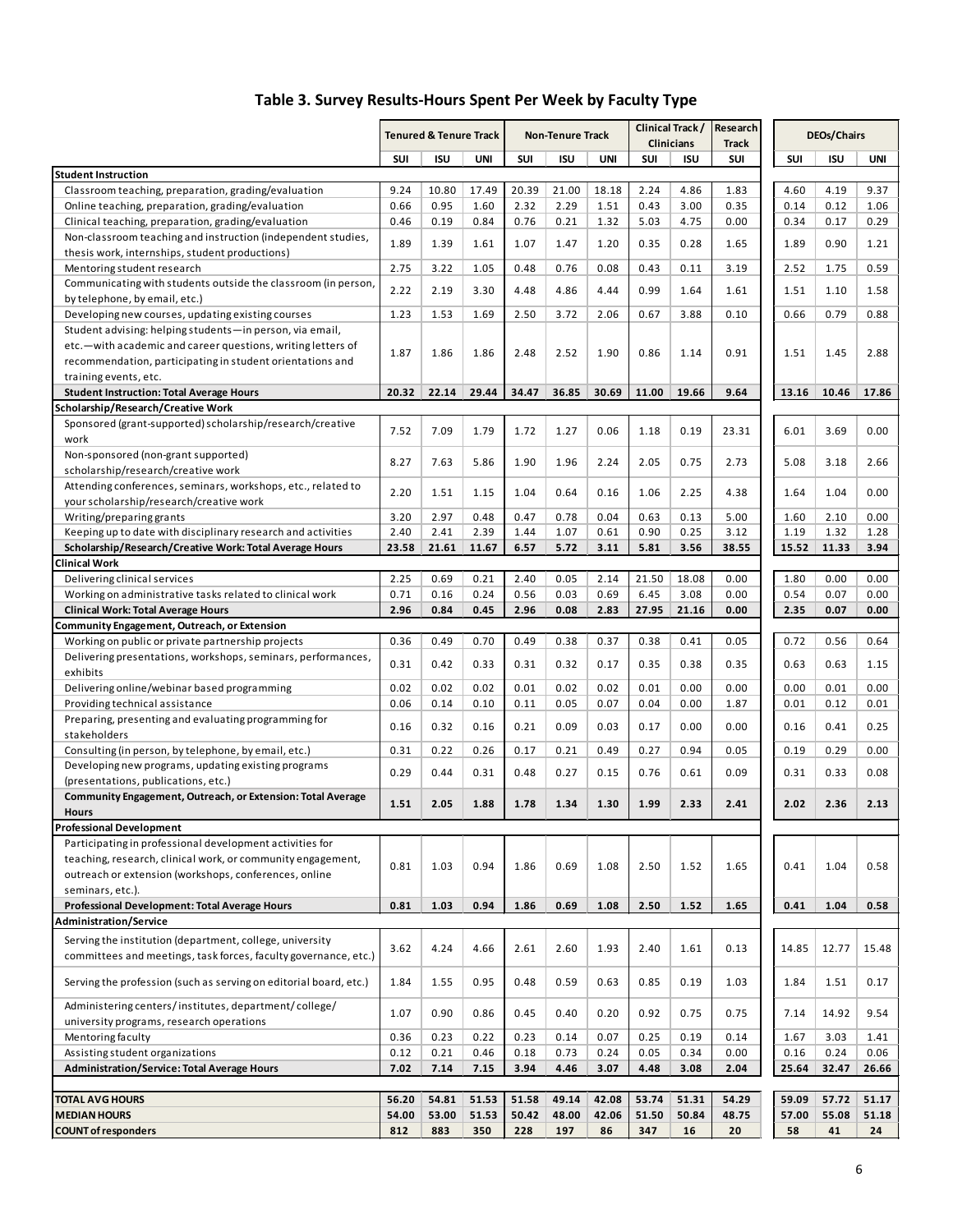# **v. Professional development**

The shaded row for Professional Development (Professional Development) indicates that faculty members report spending about an hour a week on professional development activities. The primary exceptions are the clinical track faculty members at SUI, who report spending about 2.5 hours per week on professional development. A major reason for this distinction is that the professional requirements of many clinical positions require significant continuing education.

# **vi. Administration/service**

The administration and service section (Administration/Service) shows that among the various faculty types, tenured and tenure track faculty members shoulder most of the administration and service duties. At all three institutions, these faculty members report spending about seven hours per week on these activities, while nontenure track and clinical faculty members spend three to four hours per week.

Results indicate that the majority of administration and service activities are in service to their institutions, with a relatively small amount of time spent on service to academic disciplinary organizations.

# **vii. Departmental executive officers/department chairs/department heads**

The last three columns of Table 3 display average work hours reported by departmental executive officers /department chairs/department heads (DEOs/chairs/heads) at the three institutions.

DEOs/chairs/heads are responsible for managing departments, a substantial time commitment—even in small academic units. The section for administration and service shows that DEOs/chairs/heads at all three schools report spending far more time on these activities than any other type of faculty (approximately 26 hours at SUI, 27 at UNI, and 32 at ISU).

Even though DEOs/chairs/heads spend significant time managing their departments, most remain involved in teaching and research. DEOs at SUI report spending, on average, more than 13 hours per week on teaching activities, and another 16 hours on research activities. At ISU, chairs report spending about 10 hours per week on teaching activities and about 11 on research; at UNI, heads spend about 18 hours on teaching and four on research. In total, DEOs/chairs/heads report working from 51 to 59 hours per week.

# **viii. Total hours at work**

Faculty members at all three institutions report working far more than 40 hours per week, on average. At SUI, tenured and tenure track faculty members report working 56.2 hours per week, non-tenure track faculty 51.6 hours, clinical track faculty 53.7 hours, and research track faculty 54.3 hours. At ISU, tenured and tenure track faculty members report working 54.8 hours per week, non-tenure track faculty 49.1 hours, and clinical track faculty 51.3 hours. At UNI, tenured and tenure track faculty members report working 51.5 hours per week and non-tenure track faculty 42.1 hours.

# <span id="page-7-0"></span>**4. Who teaches the students?**

A frequent concern from the public is that undergraduate teaching may be primarily done by graduate assistants. The tables and charts below show the number and percentage of undergraduate, graduate, professional, and total student credit hours (SCH) taught by tenured and tenure track faculty, non-tenure track faculty and graduate assistants at the Regent Universities. All data are from fall 2018.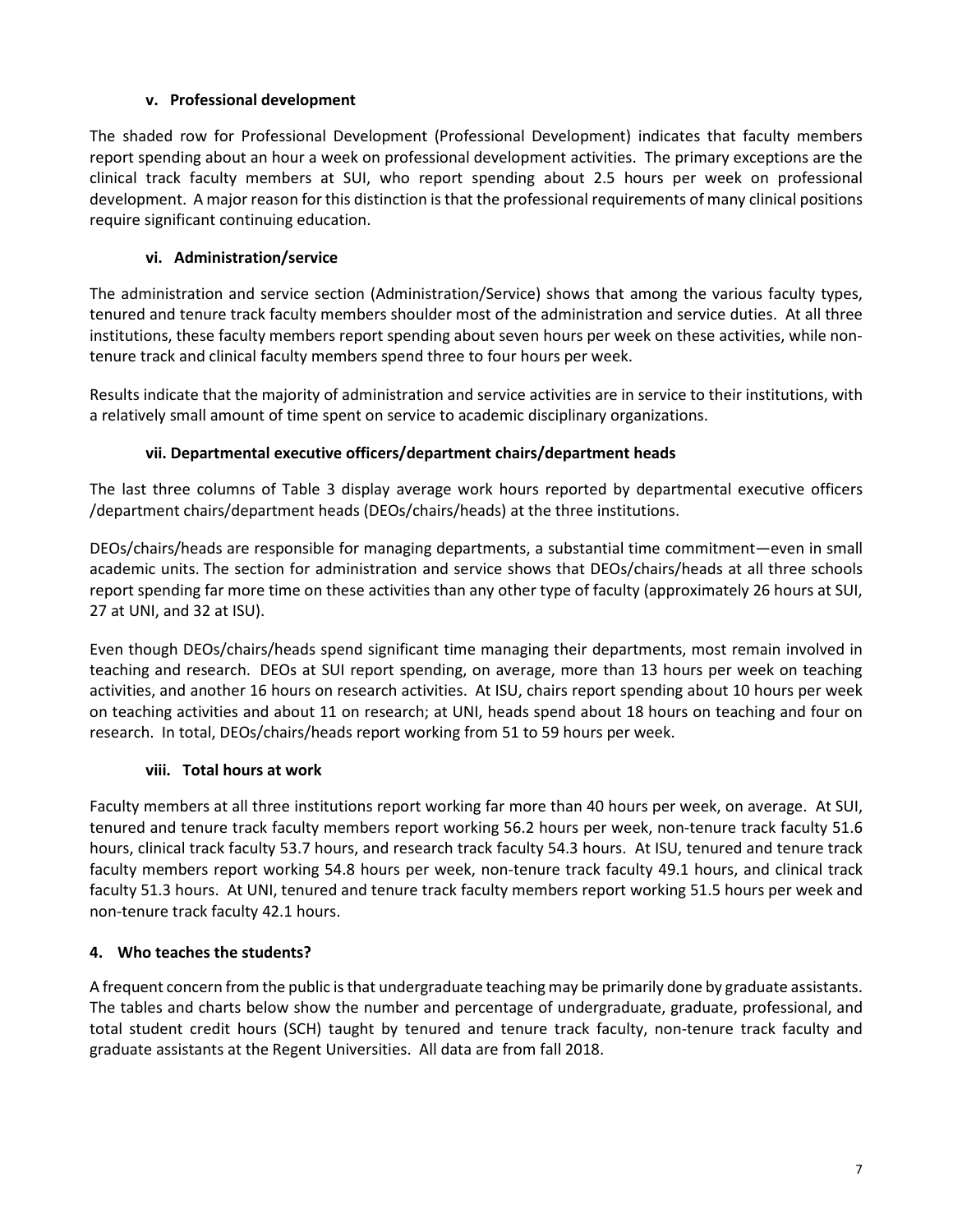At SUI, 38.2% of all SCH and 35.1% of undergraduate SCH were taught by tenured or tenure track faculty in fall 2018--a decrease of 5.2 (total) and 5.4 (undergraduate) percentage points as compared to fall 2016. Non-tenure track faculty taught 53.6% of total SCH and 54.9% of undergraduate SCH in fall 2018--an increase of 6.8 (total) and 7.2 (undergraduate) percentage points as compared to fall 2016. Graduate assistant teaching decreased 1.6 (total) and 1.8 (undergraduate) percentage points as compared to fall 2016, to 8.2% of total SCH and 10.0% of undergraduate SCH in fall 2018.

The changes from fall 2014 to fall 2018 continue the trend of the last several years, and mirror changes at similar institutions across the country. AAU institutions that participate in the National Study of Instructional Costs & Productivity report a similar steady decrease in the percentage of undergraduate SCH taught by tenured and tenure track faculty (from 52.5% in FY 2000 to 41.0% in FY 2017). These trends also reflect the change in faculty appointments at universities. At SUI in fall 2018, non-tenure track faculty represented 41.3% of faculty FTE in instruction-related fund groups, compared to 21.0% in fall 2000.

#### **Table 4. Fall 2018 Student Credit Hours by Course Level and Faculty Category, SUI**

| <b>SUI</b>         | <b>Undergraduate</b> |            |            | <b>Graduate</b> |            |            | Professional<br><b>Total</b> |        |  |
|--------------------|----------------------|------------|------------|-----------------|------------|------------|------------------------------|--------|--|
|                    | <b>SCH</b>           | <b>Pct</b> | <b>SCH</b> | Pct             | <b>SCH</b> | <b>Pct</b> | <b>SCH</b>                   | Pct    |  |
| Tenured            | 97,852               | 28.3%      | 15,358     | 50.0%           | 16,219     | 35.4%      | 129,429                      | 30.7%  |  |
| Tenure Track       | 23,467               | 6.8%       | 4,239      | 13.8%           | 3,941      | 8.6%       | 31,647                       | 7.5%   |  |
| (T/TT Subtotal)    | 121,319              | 35.1%      | 19,597     | 63.9%           | 20,160     | 44.0%      | 161,076                      | 38.2%  |  |
| Non-tenure Track   | 189,675              | 54.9%      | 11,041     | 36.0%           | 25,651     | 56.0%      | 226,367                      | 53.6%  |  |
| Graduate Assistant | 34,522               | 10.0%      | 54         | 0.2%            | 0          | $0.0\%$    | 34,576                       | 8.2%   |  |
| <b>All Faculty</b> | 345,516              | 100.0%     | 30,692     | 100.0%          | 45,811     | 100.0%     | 422,019                      | 100.0% |  |



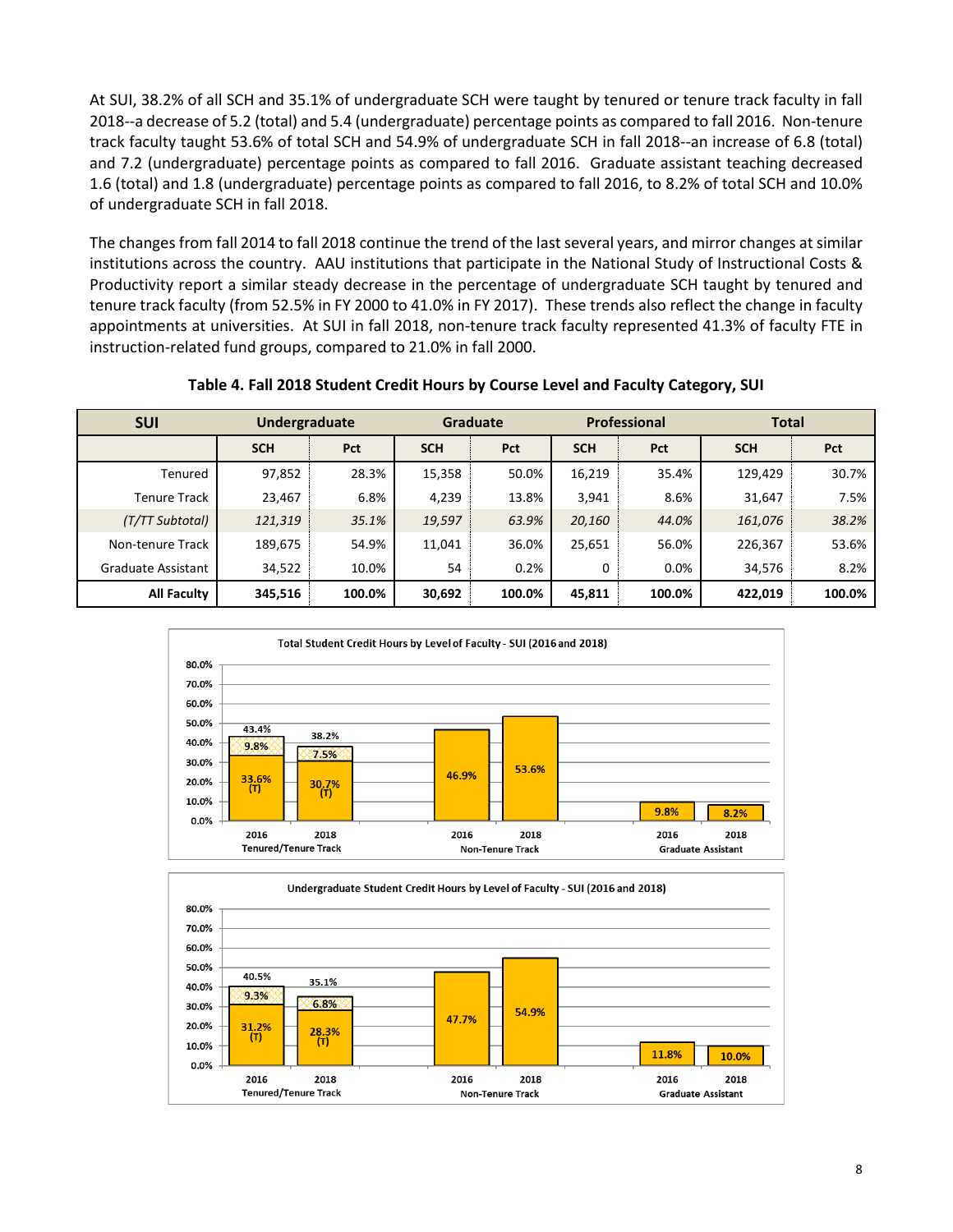At ISU, 49.2% of all SCH and 44.8% of undergraduate SCH were taught by tenured or tenure track faculty in fall 2018--a decrease of 1.2 (total) and 1.4 (undergraduate) percentage points from fall 2016. Non-tenure track faculty taught 39.4% of total SCH and 42.6% of undergraduate SCH in fall 2018, an increase of 1.3 (total) and 1.5 (undergraduate) percentage points. Graduate assistants taught 11.4% of total SCH and 12.8% of undergraduate SCH in fall 2018, a small decrease from fall 2016.

The increase in the total teaching carried out by non-tenure track faculty from fall 2016 to fall 2018 reflects the changing profile of faculty appointments at universities across the nation, and is also sensitive to changes in enrollment. Undergraduate enrollment in particular increased 6.2%, from 28,893 in fall 2014 to 30,671 students in fall 2016, necessitating additional hiring of instructional faculty—most typically into the non-tenure track. Enrollment then went down slightly to 29,261 in fall 2018. ISU will always rely upon a mix of excellent tenured, tenure-track and non-tenure track faculty.

| <b>ISU</b>          | Undergraduate |            |            | Graduate |            | Professional | <b>Total</b> |            |
|---------------------|---------------|------------|------------|----------|------------|--------------|--------------|------------|
|                     | <b>SCH</b>    | <b>Pct</b> | <b>SCH</b> | Pct      | <b>SCH</b> | Pct          | <b>SCH</b>   | <b>Pct</b> |
| Tenured             | 129,273       | 31.9%      | 24,470     | 71.5%    | 5,985      | 53.5%        | 159,729      | 35.5%      |
| <b>Tenure Track</b> | 51,992        | 12.8%      | 7,406      | 21.6%    | 2,335      | 20.9%        | 61,734       | 13.7%      |
| (T/TT Subtotal)     | 181,265       | 44.8%      | 31,877     | 93.1%    | 8,321      | 74.3%        | 221,463      | 49.2%      |
| Non-tenure Track    | 172,292       | 42.6%      | 2,348      | 6.9%     | 2,874      | 25.7%        | 177,514      | 39.4%      |
| Graduate Assistant  | 51,337        | 12.7%      | 0          | 0.0%     |            | 0.0%         | 51,337       | 11.4%      |
| <b>All Faculty</b>  | 404,895       | 100.0%     | 34,225     | 100.0%   | 11,195     | 100.0%       | 450,314      | 100.0%     |

**Table 5. Fall 2018 Student Credit Hours by Course Level and Faculty Category, ISU**



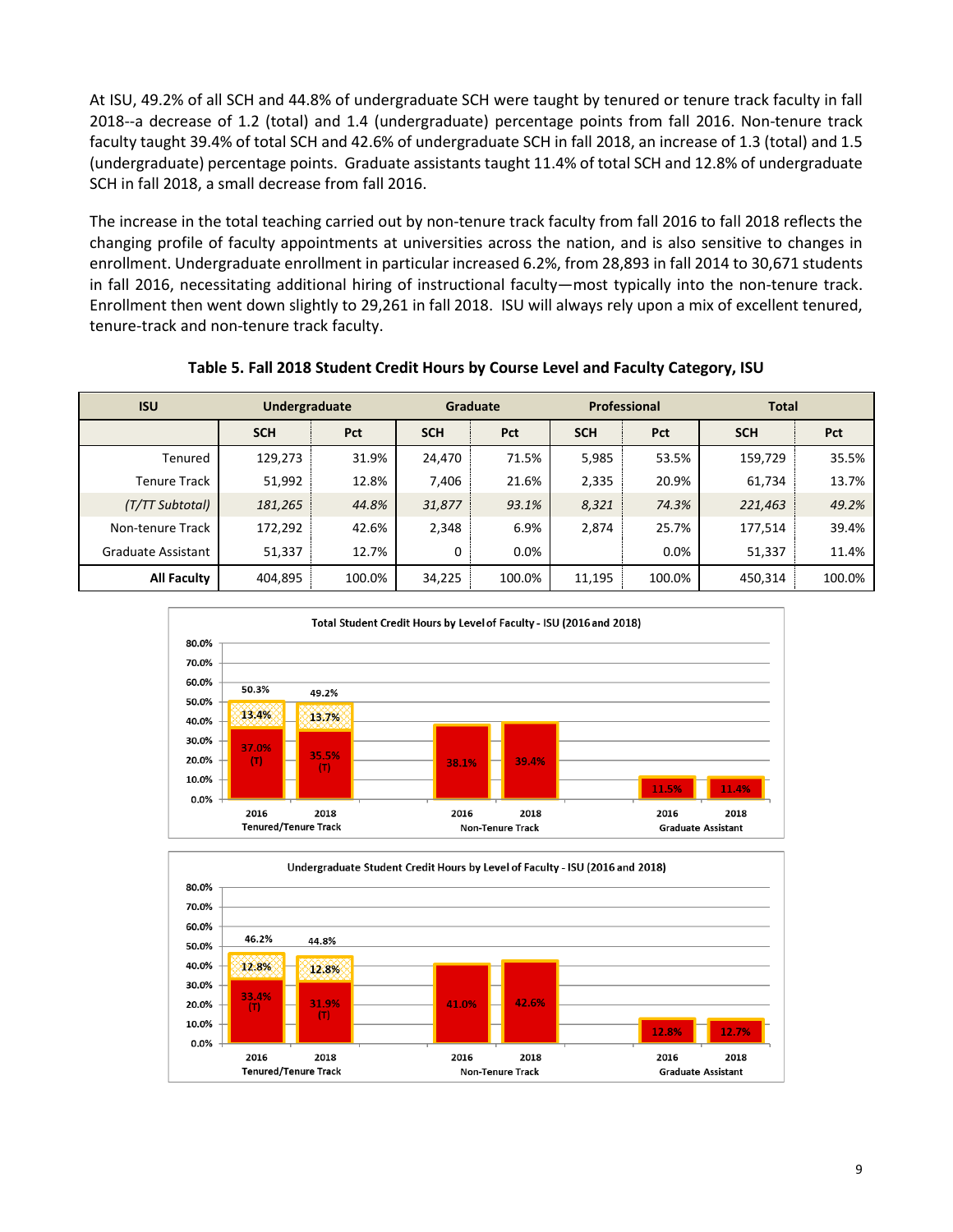At UNI, 64.1% of all SCH and 62.8% of undergraduate SCH were taught by tenured or tenure track faculty in fall 2018. This represents a decrease of 9.6 (total) and 10.0 (undergraduate) percentage points as compared to fall 2016. Non-tenure track faculty taught 34.9% of total SCH and 36.2% of undergraduate SCH in fall 2018, an increase of 9.5 and 10.0 percentage points, respectively, as compared to fall 2016. Graduate assistants taught 0.9% of total SCH and 1.0% of undergraduate SCH in fall 2018, essentially unchanged from fall 2016.

The percentage of credit hours taught by tenured and tenure-track faculty at UNI decreased in 2018 due to lower than expected enrollment. This percentage is expected to rebound in the coming years as a result of the university's efforts to increase total enrollment.

| <b>UNI</b>         | Undergraduate |            |            | <b>Graduate</b> |            | <b>Professional</b> | <b>Total</b> |        |  |
|--------------------|---------------|------------|------------|-----------------|------------|---------------------|--------------|--------|--|
|                    | <b>SCH</b>    | <b>Pct</b> | <b>SCH</b> | Pct             | <b>SCH</b> | Pct                 | <b>SCH</b>   | Pct    |  |
| Tenured            | 63,780        | 48.3%      | 5,649      | 59.1%           | 0          | 0                   | 69,429       | 49.1%  |  |
| Tenure Track       | 19,049        | 14.4%      | 2,280      | 23.9%           | 0          | 0                   | 21,329       | 15.1%  |  |
| (T/TT Subtotal)    | 82,829        | 62.8%      | 7,929      | 83.0%           | 0          | 0                   | 90,758       | 64.1%  |  |
| Non-tenure Track   | 47,810        | 36.2%      | 1,629      | 17.0%           | 0          | 0                   | 49,439       | 34.9%  |  |
| Graduate Assistant | 1,300         | 1.0%       | 0          | 0.0%            | 0          | 0                   | 1,300        | 0.9%   |  |
| <b>All Faculty</b> | 131,939       | 100.0%     | 9,558      | 100.0%          | $\Omega$   | 0                   | 141,497      | 100.0% |  |

**Table 6. Fall 2018 Student Credit Hours by Course Level and Faculty Category, UNI**



<span id="page-10-0"></span>